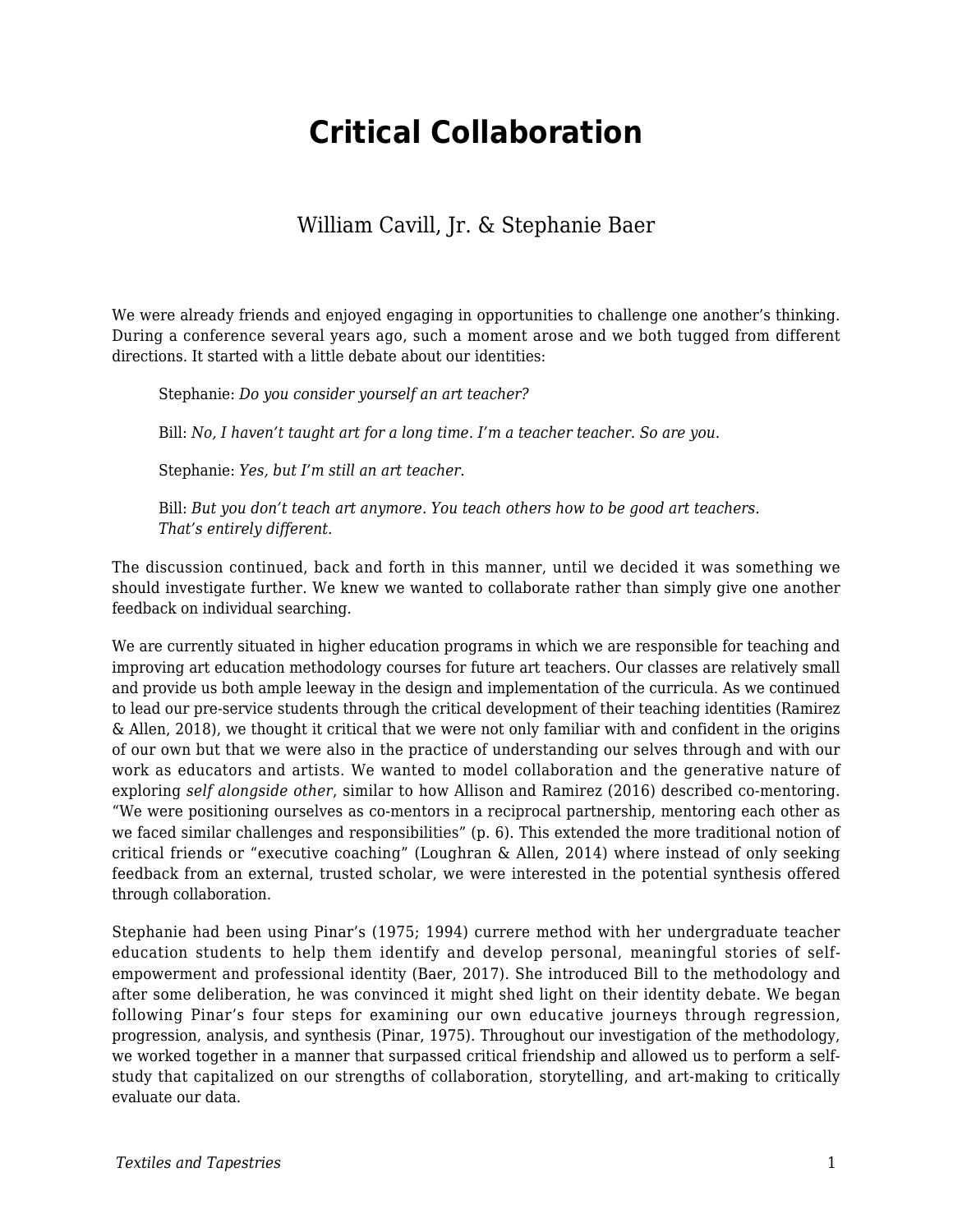The image in Figure 1 astutely illustrates our notion of critical collaborators. Instead of engaging with the current steps on our own and then coming together at the end to discuss it, we approached new understandings of our diverse backgrounds together. Like the tree trunks pictured above, our collaboration created a stronger and more authentic awareness of the journeys we had taken and enabled us both to look forward with confidence. Our personal narratives and artworks were offered up in weekly meetings with an invitation to be questioned, critiqued, and clarified. Awareness of one another's consistent and sometimes divergent, perspectives necessitated a constant re-situation of identity, motivation, and purpose. In order to effectively collaborate, we had to be open to questioning our assumptions of identity through open conversations about what our intentions were and how those assumptions informed our identity development. Why was Stephanie so centered on being called an art teacher? Why was Bill so averse to being labeled an artist? What might that mean for the students in our classrooms?

#### **Figure 1**

*Growing Together. Color photograph, 2019. Photo credit: Stephanie*



Regardless of how or why it started, both trees were continuing to grow with one another. They had their own paths but were both absolutely intertwined, determined by, and dependent on the support of the other. They were both stronger because they were growing together.

# **Aim / Objectives**

The problem that we have come together to consider is one of identity as educators, researchers, and artists. How can we be all of those things and—*if* we can be all of them—how do we weave them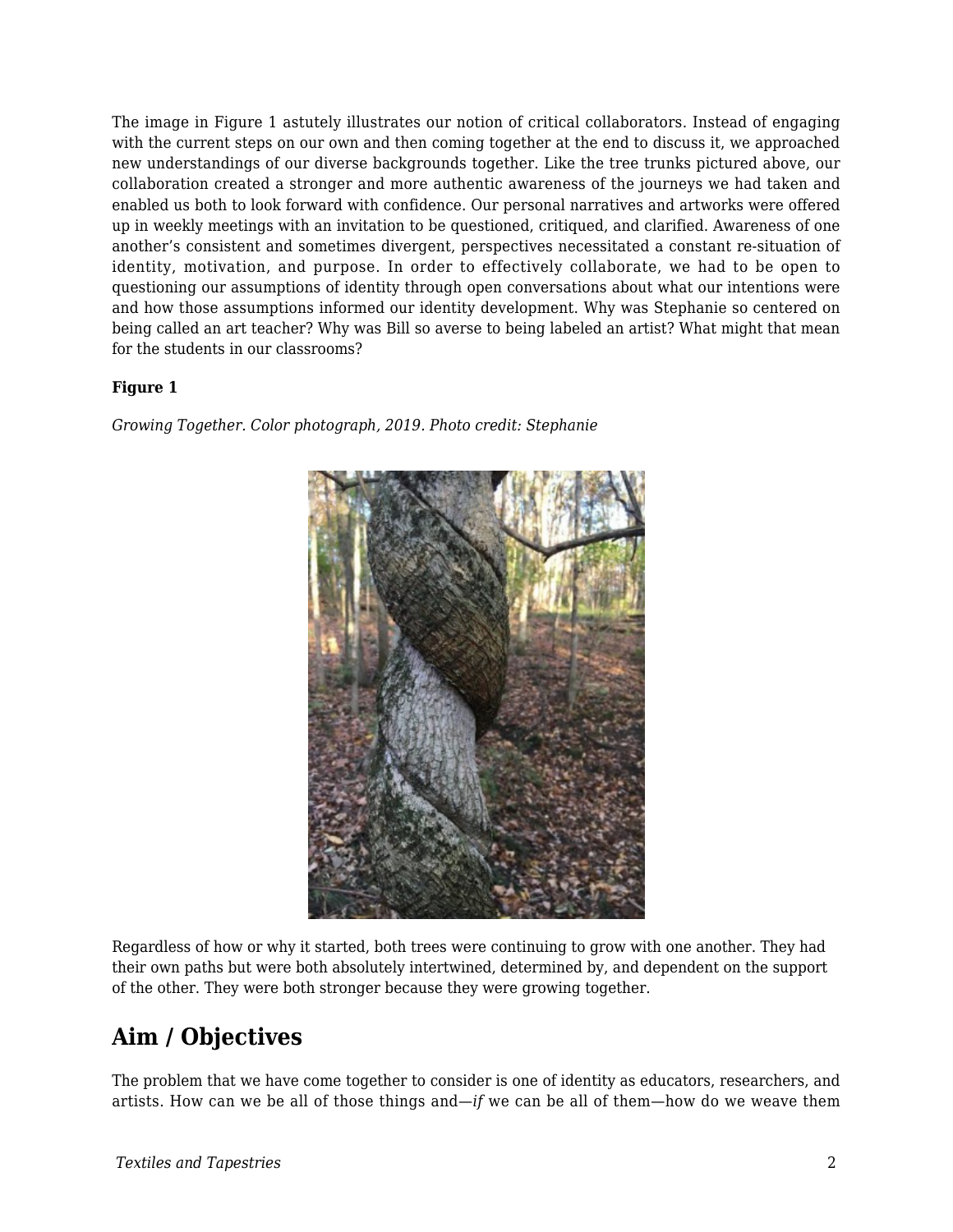together and is any one component more important than another?

Understanding the intricacies of the multithreaded tapestries of our identities required critical collaboration that went beyond the benefits gained through a traditional critical friendship.

Individually, we had reflected in limited ways (e.g. talking with family and friends outside our discipline, journaling, etc.). We wanted to identify individual and shared goals, consider new ways of knowing our mutual and diverging paths, and utilize methods in tandem with one another.

Despite the disparities of our backgrounds, we both grew up with an appreciation for the arts, moved into the field of art education, and chose to be postsecondary teacher educators to help improve the field as a whole. However, the differences in how we originally understood our roles as art teachers or teaching artists persisted as an impetus for conversation and debate between us for a long period. Knowing this about ourselves became vital to how we approached and encouraged our students and the development of their teacher identities. It was this dichotomy between our self-perceptions as artist-teacher and teaching-artist that pushed us into the realm of self-study and critical collaboration. Our ultimate goal is to develop and refine this method of critical collaboration to benefit any teacher to better understand themselves as an educator and maker. This paper serves as an illustration of critical collaboration and its impact on professional and personal identities linked to teaching practices.

# **Methods**

The natural evolution of our critical collaboration borrows from currere method and self-study, necessitating a weaving together of ideas. Each approach offers a unique perspective on how critical friends might evolve into critical collaborators. This phenomenological qualitative research addresses our "conscious experience of [our] life-world" (Merriam, 2009, p. 25), and our identities as artists, art educators, and teacher educators. Our methodology for conducting the study is rooted both in Pinar's (1975; 1994) currere method of self-study in which we explored the phenomenon of professional identity as well as Russell's (2005) notion of critical friendship. In Pinar's (1975) regressive step, we worked through personal histories, collaborator interviews, and recorded conversations to elucidate the assumptions we had about the impact of our pasts. In the progressive step, we considered our futures as educators and artists with written narratives and recorded conversations and projected the influence that our current identities had on our long and short-term goals. Now, in the analytic step, we create and collect artwork, organize, and discuss the copious amount of data that we have been collecting for years regarding our identities.

Weekly online conferences allowed us to meet "face to face" and recording our conversations made it possible for us to revisit those discussions. Using personal narratives, informal interviews of one another, as well as collecting and creating artifacts like artwork, course assignments, personal and professional mantras and videos of our teaching, we uncovered (and are continuing to uncover) incredible insights about ourselves, our identities and their evolutions, motivations, goals, and teaching practices.

Next, we fine-tuned our phenomenological study with Zeichner's (2007) introspection on self-study:

I believe that self-study research can maintain this important role in opening up new ways of understanding teacher education and of highlighting the significance of contexts and persons to inquiry while joining the discussions and debates about issues of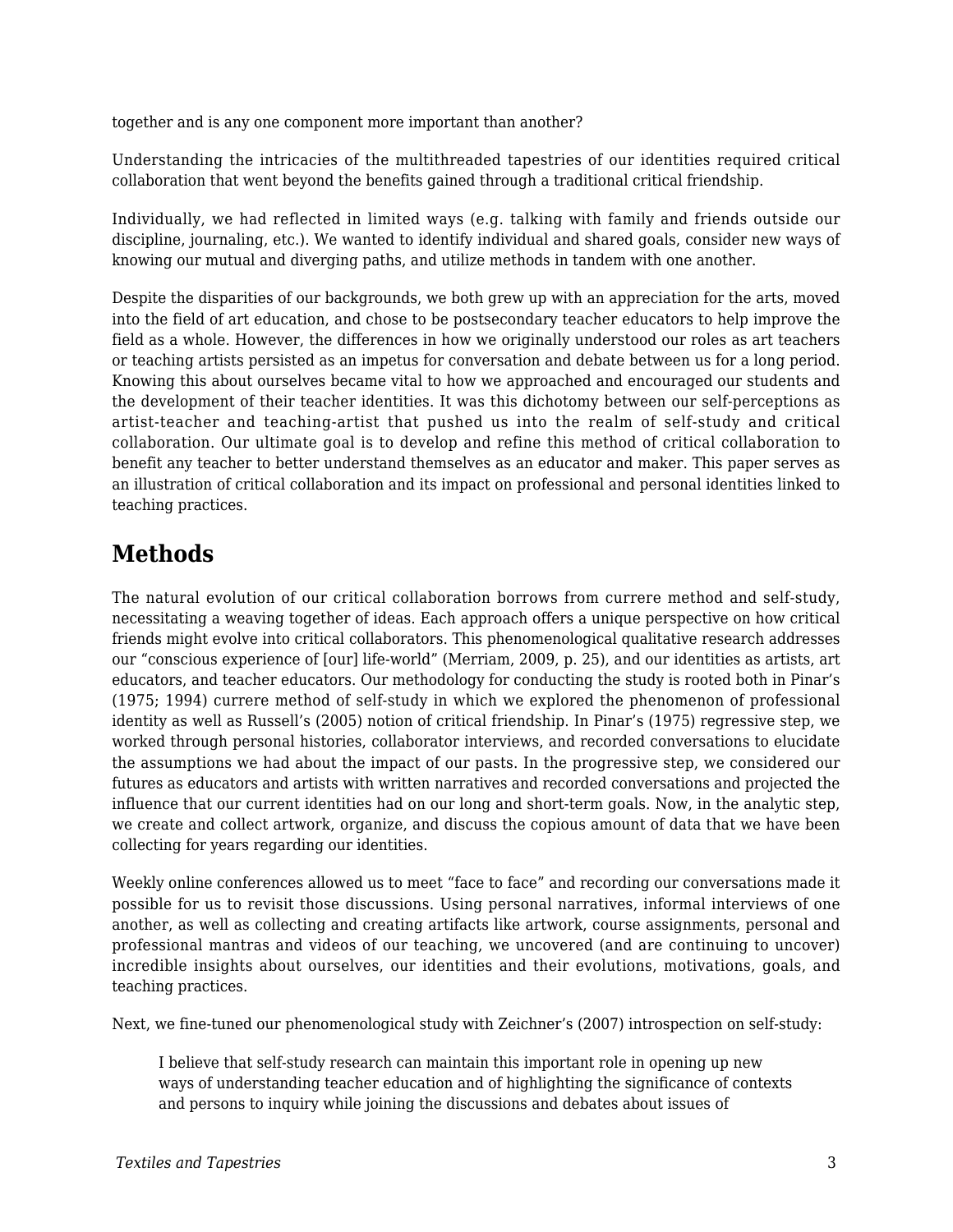importance to teacher educators, policy makers, and those who do research about teacher education. (Bullough & Pinnegar, 2001; Clandinin & Connelly, 2000; Zeichner, 2007, p. 42)

As Zeichner and others suggested, we developed a new way to create, collect, and analyze data through critical collaboration. We used this methodology to get to the root of issues that all educators face, those of identity and purpose as they are tied to the profession. The importance of facing similar challenges, examining self through others, and identifying ways to improve our own teaching practices can not be overstated.

Additionally, we paid close attention to Moustaka's (1994) horizontalization process for collecting and examining phenomenological data in which every piece of data is initially given equal weight and then broken down into themes. Moustaka's process is particularly poignant to us as an "interweaving of person, conscious experience, and phenomenon" (p. 96). Through which, "...every perception is granted equal value, nonrepetitive constituents of experience are linked thematically, and a full description is derived" (p. 96). For further measure, we tempered our research with Schuck and Russell's (2005) explanations of critical friendship. They describe the difficulty of conducting selfstudy and the important role that critical friendship should play in it. Although we expanded the notion of critical friendship into a more specific and appropriate term for our own research, critical collaborator, we adopted it from their definition of critical friendship as someone who "acts as a sounding board, asks challenging questions, supports reframing of events, and joins in the professional learning experience" (p. 107).

Critical collaborators, however, do more. The longer we have worked together, the more it has affected our work. For instance, this article is not merely a summation of the thoughts, actions, and research of two people, it is a fusion of those things. We work on this paper at the same time and separately, add and subtract from each others' written work, and constantly question word choices, references, and ideas. By going through the currere process in this same manner, we have grown to respect, appreciate, and depend on the other's feedback and point of view. Now, in the analytic phase, we have come to a similar place in which we unabashedly critique and question the other's work in an effort to make it as clear and meaningful as possible. The interwoven collaboration that we have developed through this process is a powerful tool that we intend to now share with our own students.

### **Outcomes**

With each phase of the currere process (Pinar, 1975; 1994), we exposed, clarified, and complicated our identities. We noticed deep-seated assumptions we had about ourselves and the other, and found thoughtful ways to reflect on our collected data and continuing conversations. Though we did not arrive at concrete results or identity labels, we did develop a clearer understanding of how we got here. We more deeply appreciated the complexity of our teaching methodologies and educative goals. That awareness gave us the power to be more purposeful in our teaching and how we lead students to develop their own identities. Through the currere and collaborative processes, we have found our individual paths crossing more and more frequently and that they are now imbued with much more understanding and rationale. We have given ourselves the freedom to explore the fabric of our personal and professional identities and each takes solace in knowing that there is another navigating the same tapestry. Below are some insights into that exploration, owed to the critical friendship turned critical collaboration.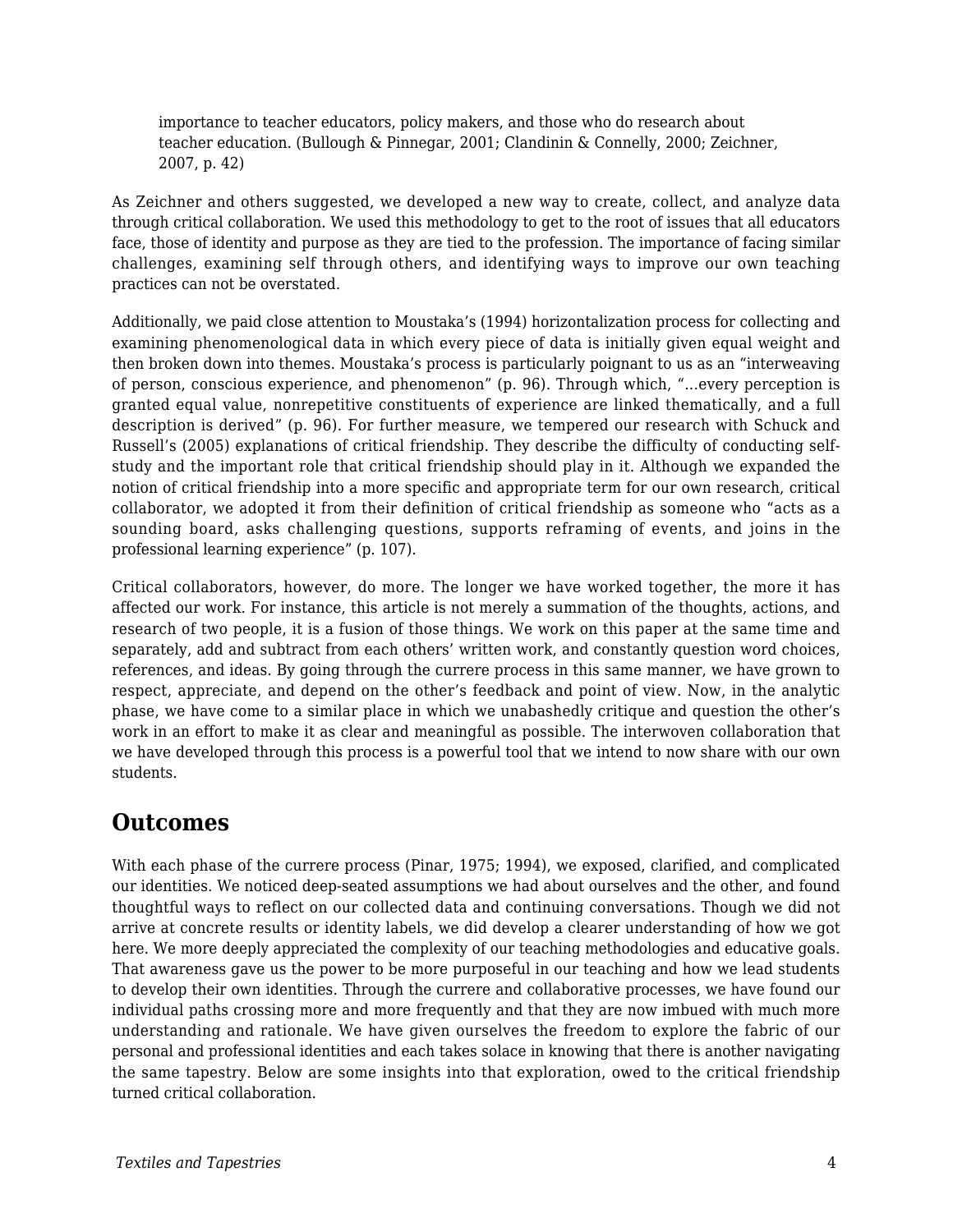#### **Figure 2**

*She Who is an Artist. 2001. Artwork by Suzy Toronto*



#### *Stephanie*

There is an image that has hung in my space since I was a young art student (see Figure 2). My sister and brother-in-law gave it to me and it was perfect. That identity was solidified and reified often for me growing up, so much so that I majored in fine art in college without ever questioning the decision. As I have grown and evolved into the artist and teacher I am today, I have come to understand that image differently. Bill helped me identify the foundation that had been built early on and what led my assumptions about the innate need for art and making. Having taught art as a job rather than a calling earlier in his life, he encouraged me to unpack why being called an artist and why calling my students artists was so important to me. It was my foundation for knowing myself and what I had to offer the world. I was failing to put as much weight on the more recent identity developments I was experiencing as a teacher and teacher educator. I was glossing over how my most current courses had developed into exercises in confidence-building through visual means. I was using art and creativity as a way to help students see themselves more clearly. Exploring my past, learning about Bill's past, and discussing what we dreamed for our students helped me clarify why and how I taught.

The shift was in how and where my identity has rested and had meaning. I previously borrowed others' confidence that I was where and who I should be, and now I understand my artist self to be a structure that holds the way I view the world. It is a comfortable home for when I venture into the uncertain territory of teaching and learning. It offers a vehicle for making meaning and creating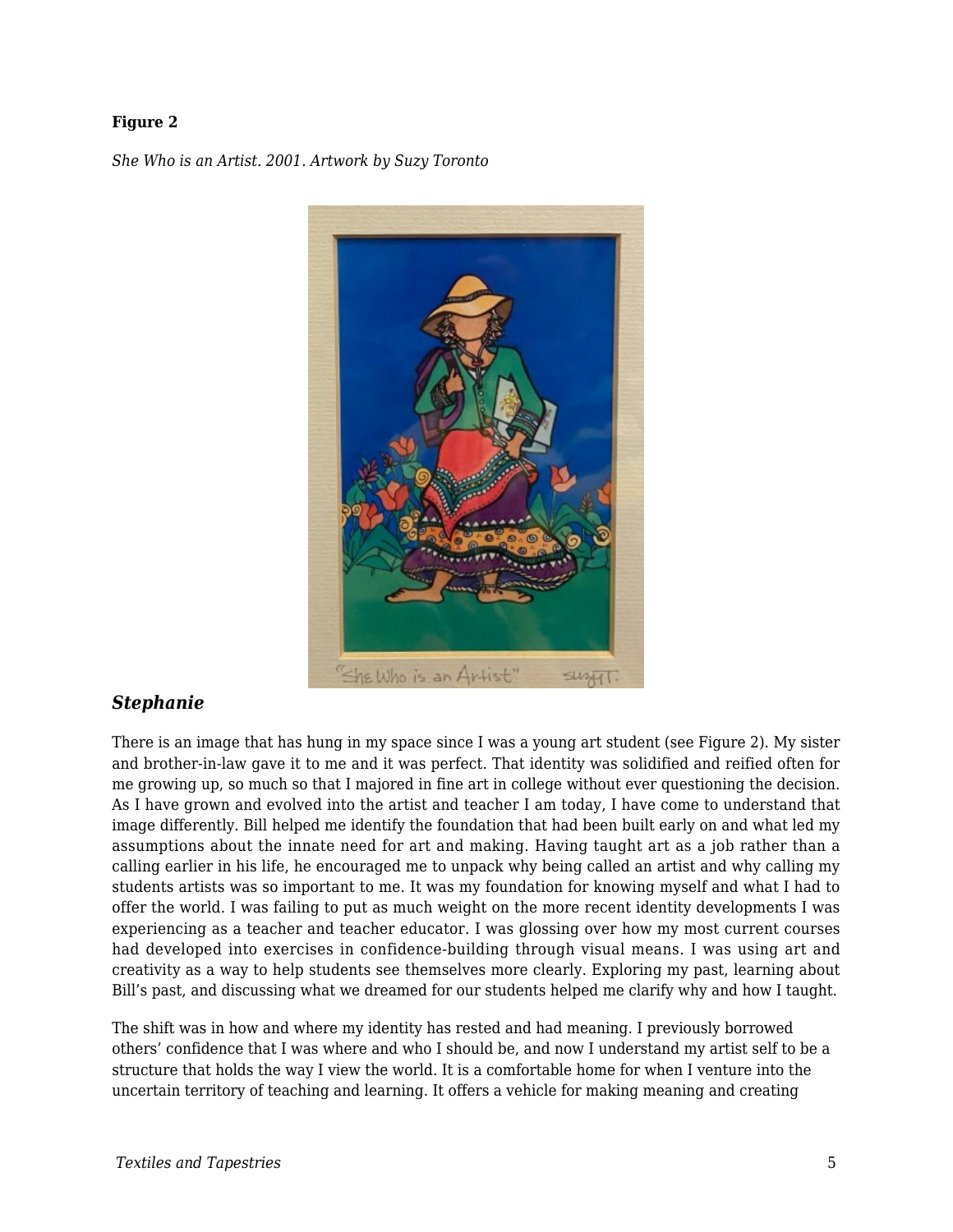pathways for communication, seeing, and empowering learners.

Bill and I explored our current artist selves more intentionally. I intended to offer up images of what I was creating in a letterpress class I enrolled in. However, I found myself ruminating on photographs I was taking throughout the day. I was searching for a way to express and understand my current academic life (see Figures 3–5) while in conversation with Bill.

#### **Figure 3**

*My Courage Always RISES. Letterpress form, 2019. Photo credit: Stephanie*



Quotes from other artists often provide the necessary insight to explain your own situation. Finding the right type and design to illustrate Jane Austen's ideas about courage and resilience was an exercise in owning the words myself. Many of the conversations between Bill and I had been about self-actualization, so it was at the forefront of my mind as I gathered images. The insight gained through reflection on the images *with* Bill offered another layer to how I was able to see and understand my context as a teacher educator and how that influenced my perspective and choices throughout the day.

#### **Figure 4**

*No Stopping Any Time. Color photograph, 2019. Photo credit: Stephanie*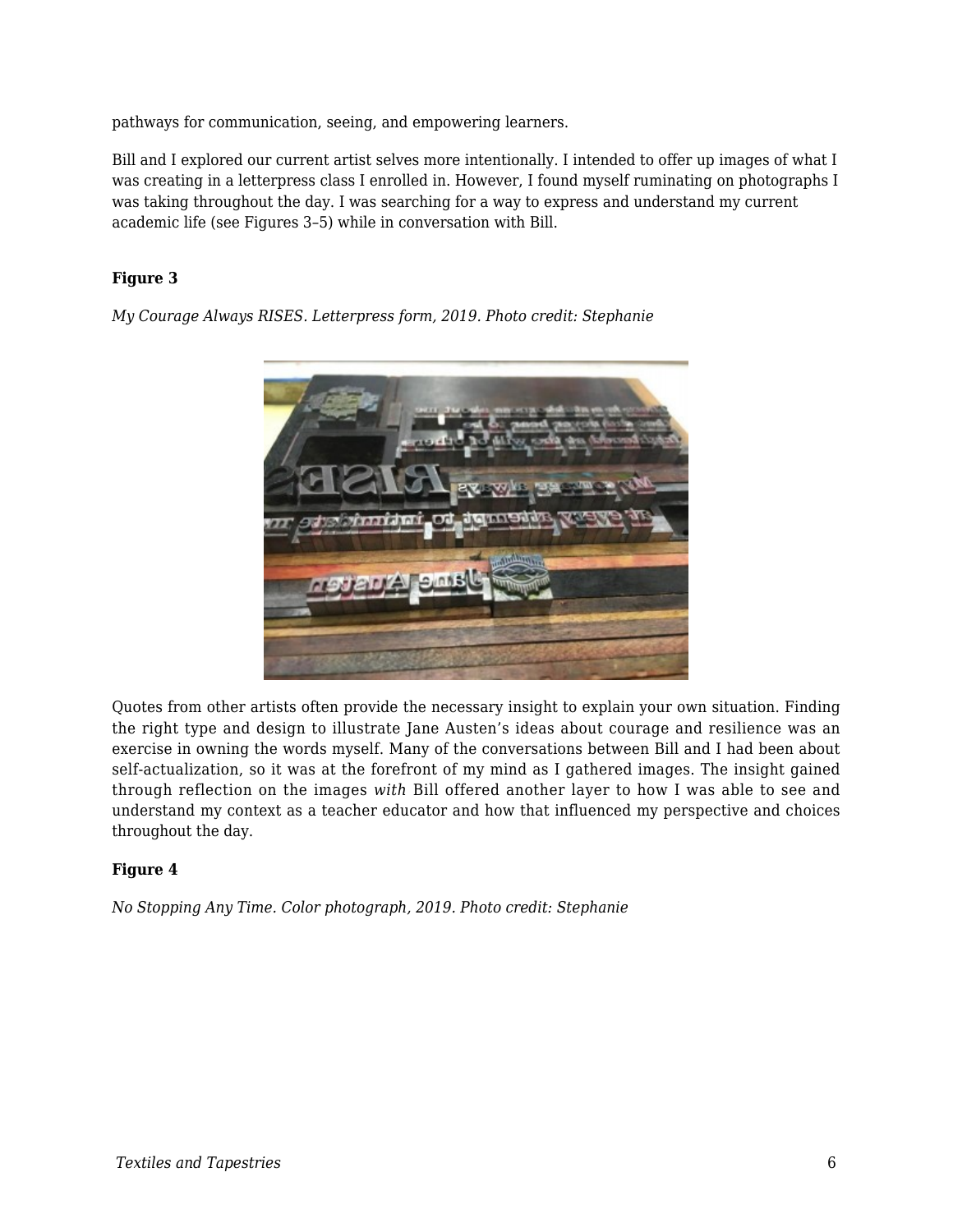

On an evening walk with my 8-year-old daughter, we paused at the end of a street marveling at the clouds and fading light. She looked up at the sign she was leaning against and asked, "Why can't we stop?" She had a pleading look in her eyes as she motioned out to the open space we'd been staring at. "It's okay," I said, "Just enjoy it." This was reflected in the conversations Bill and I had asked one another, like; "Why don't we stop? What is it about the daily sandstorm we all seem to create for ourselves that pulls us so far from these moments?

#### **Figure 5**

*Examining Life. Color photograph, 2019. Photo credit: Stephanie*



Interesting juxtapositions present themselves and often need to be documented. The moment captured in Figure 5 offered an interesting glance at the whole of work and life, teaching and parenting, ideas and spaces. With each photograph I shared with Bill, layers of meaning unfolded. What would begin as a seemingly simple moment of capturing beauty, creating an interesting composition, or noticing some natural irony, became an exercise in how Twyla Tharp (2004)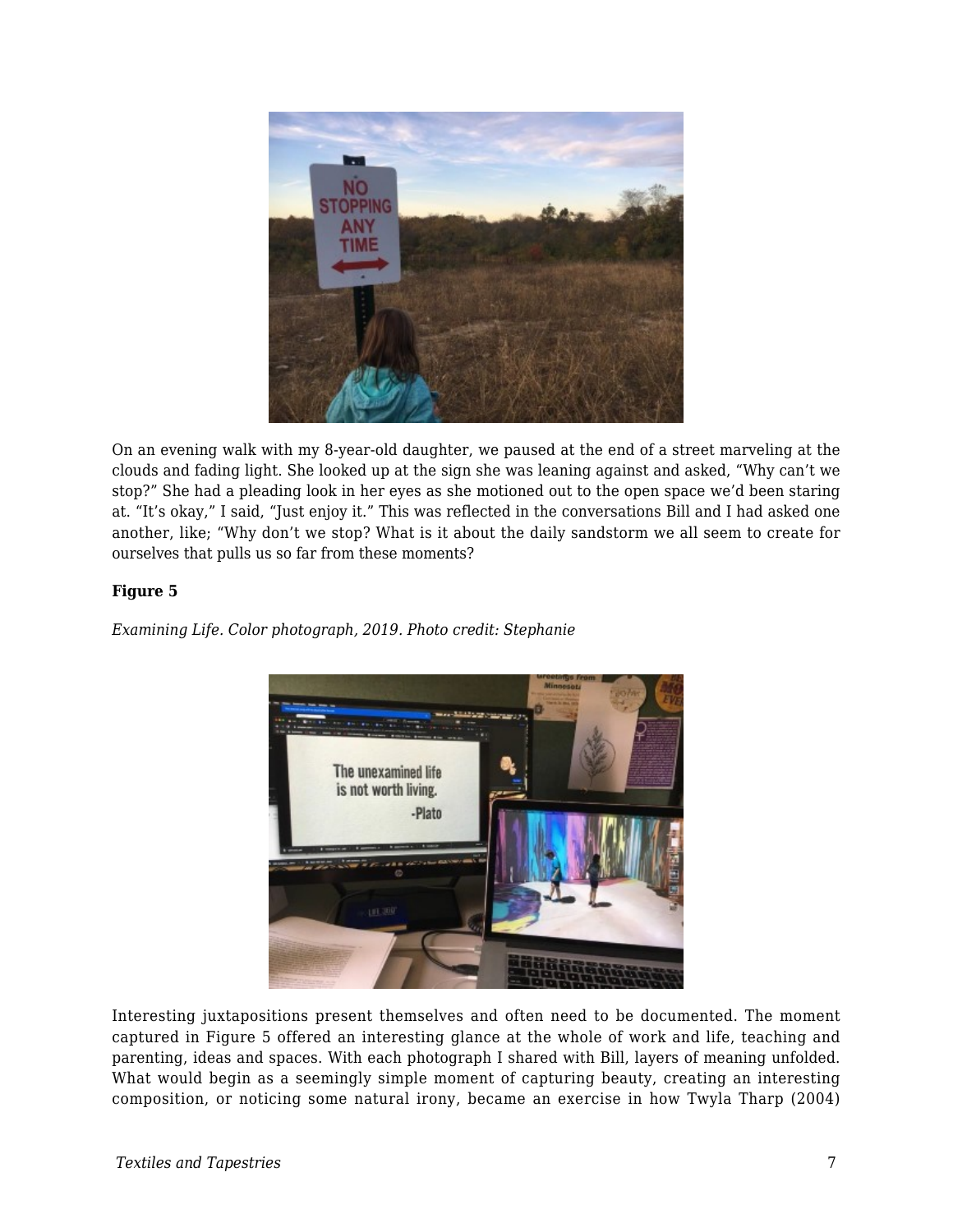described creative habit:

Creativity is more about taking the facts, fictions, and feelings we store away and finding new ways to connect them...Metaphor is the lifeblood of all art, if it is not art itself. Metaphor is our vocabulary for connecting what we're experiencing now with what we have experienced before. It's not only how we express what we remember, it's how we interpret it—for ourselves and others. (p. 64)

Bill looked at my images each week and asked me questions like, "Why did you choose that one?" "What's beautiful to you about that?" "What does this one mean?" "Why that angle?" He gave me his perspective and we made connections between his artwork as well. We questioned the emotions and ideas behind them. My responses were not always ready or eloquent but allowed me to question the decisions I was making and see my and his perspectives with more complexity. My images became deeper metaphors for how I was seeing and experiencing the world, my work, and my personal life. Just as my identities were inextricably woven into one another, my meaning-making with photographs became a composition of threads from all aspects of my life. I was more fully understanding how the decisions I was making in one area would tug and loosen threads connecting to other areas.

In exploring my past artist identity and the hold it had on me (Cavill & Baer, 2019), I was able to reexamine the role it played in my worldview—as a teacher educator interested in using art as a vehicle, rather than a content area. I wanted my students to experience the creative process, but not be limited by its labels.

#### *Bill*

As a public school art teacher, I never thought of myself as an actual artist. I discovered this about myself through the conversations that Stephanie and I had in the early stages of the currere process. Even when I was teaching others how to make art, to relate to the world through art, and to see as artists saw, I did not believe that I was an artist. I often found myself saying things like, "I don't make art, I make examples." I believed that art was something reserved for those who had made careers out of it. In my mind, I had traded being an art maker for being a teacher. How could one be both? So, when I made images they were for instructional purposes; I thought about the elements and principles and how the piece could be used to demonstrate those. The work took on a purely functional quality.

#### **Figure 6**

*Don't Touch That. Ink and colored pencil, 2010. Photo Credit: Bill*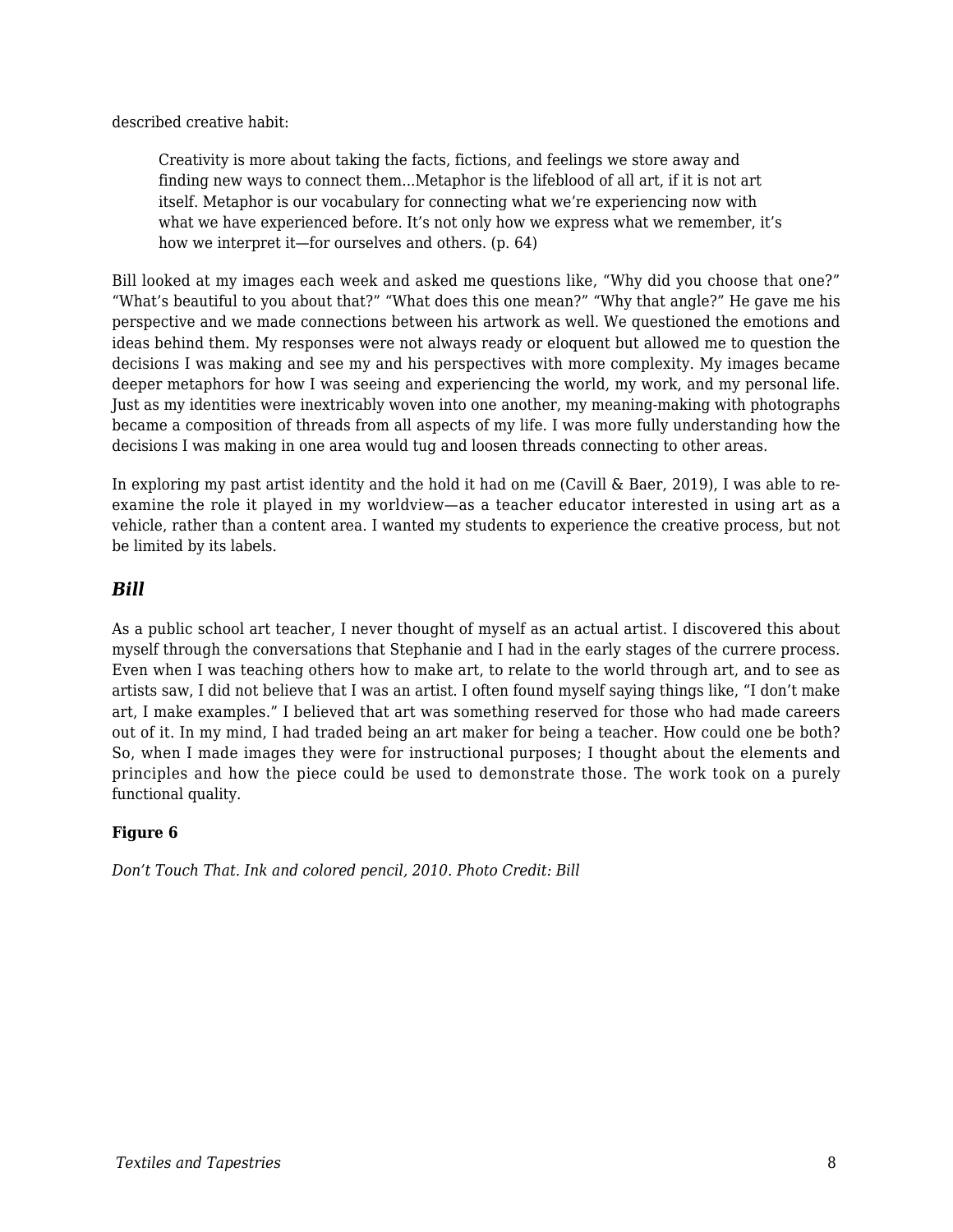

Figure 6 is a piece that I made to share with public school students as an example of the use of line, value, shape, repetition, and balance in a composition. At the time, I did not appreciate it as a work of art in and of itself. As Stephanie and I collaborated over months and years, I began to understand that I was not seeing the entire picture. I had focused so hard and for so long on the teaching aspect of my career that I had neglected the artistic. Through our dialogue, I began to accept the possibility that I might, in fact, *be* an artist. It did not happen in a moment. There were no angels singing and no glorious lights from on high. It was a slow and arduous revelation. I was reluctant to accept this new component of my identity because I did not believe I had time for it, was qualified for it, or have it be accepted by my artmaking peers.

When Stephanie and I began the analytic step in the currere process, we realized that artwork would be an important kind of data to collect. I was reluctant to share my artwork, but Stephanie encouraged and assured me that it would prove enlightening. Shortly after that conversation, I found myself doodling during a faculty meeting (see Figure 7). When I looked at that image through the analytic lens that Stephanie and the currere process had helped me acquire, I saw it as *more* than a doodle. It was a snapshot of my life at that moment; a visual expository of the meeting that demonstrated my frustration at the futility of such meetings. I realized that I was making art. Once I began to think of those drawings as art, I fell in love with the artmaking process and results. Moreover, I found myself better engaged in meetings than I had been before, paying attention to what was said, how it was said, and what was left unsaid. I recall being excited and anxious to share that drawing with Stephanie; would she validate it as art or confirm my inner doubts about its artistic quality? She validated it, and I was soon sharing my pieces gladly, even proudly, every time I made one.

#### **Figure 7**

*Retreat. Ink, 2019. Photo Credit: Bill*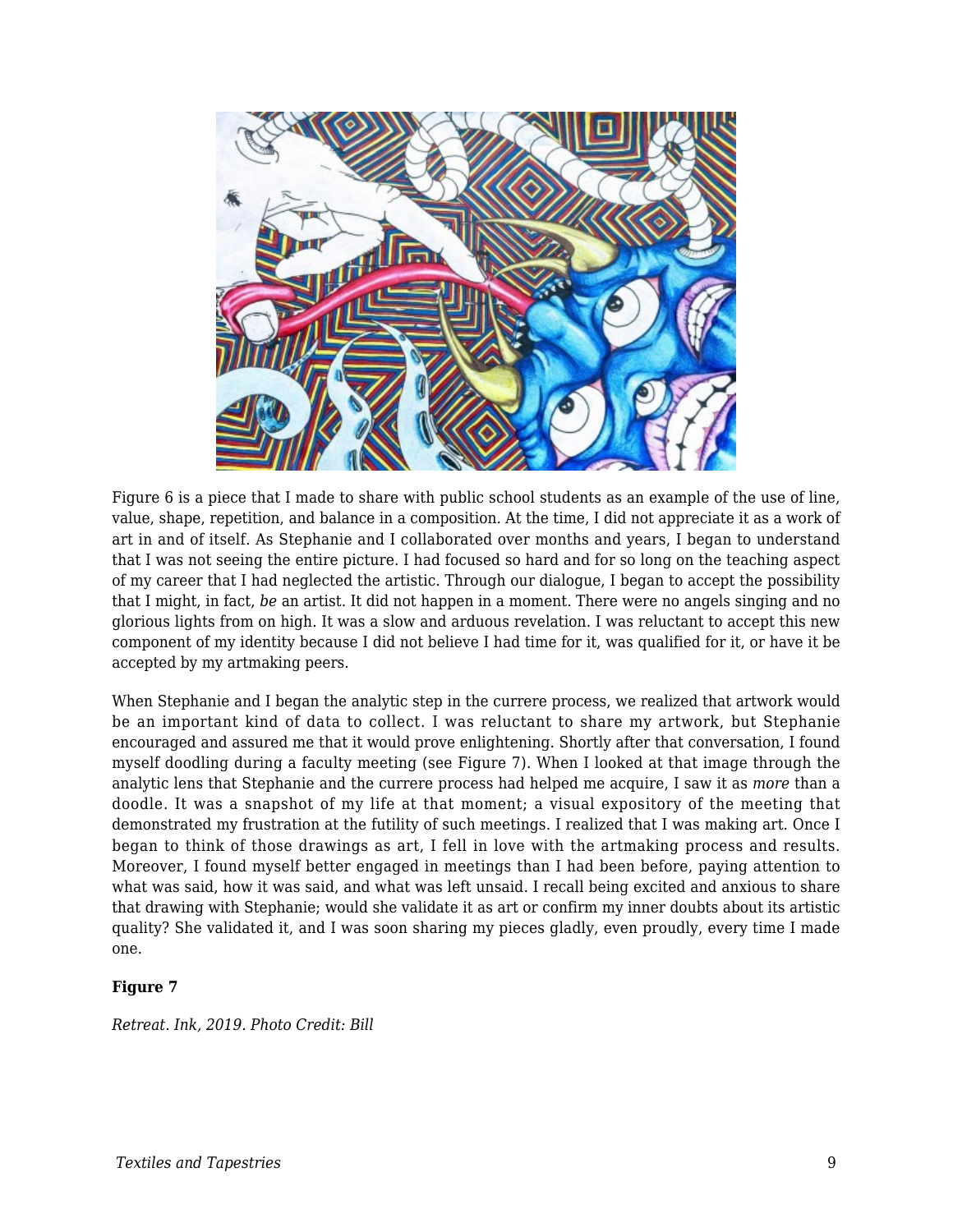

Figure 7 was based on a college-wide faculty meeting that lasted for hours and was filled with vague promises and awkward silences. After conversing with Stephanie about the piece, it became the first of a long series of drawings I made based on the common things in my life. I created one at a board meeting for a non-profit organization (see Figure 8), another during a State Conference session (see Figure 9) and always through university meetings (see Figure 10). Being willing to share these images at all was a testament to the critical collaboration that Stephanie and I had been through. When I began this process, I thought so little of my own artistic abilities that I would have been embarrassed to share them. Having gone through this self-study, I was able to view my work through someone else's eyes and finally appreciate its value as art.

#### **Figure 8**

*LoL. Ink, 2019. Photo Credit: Bill*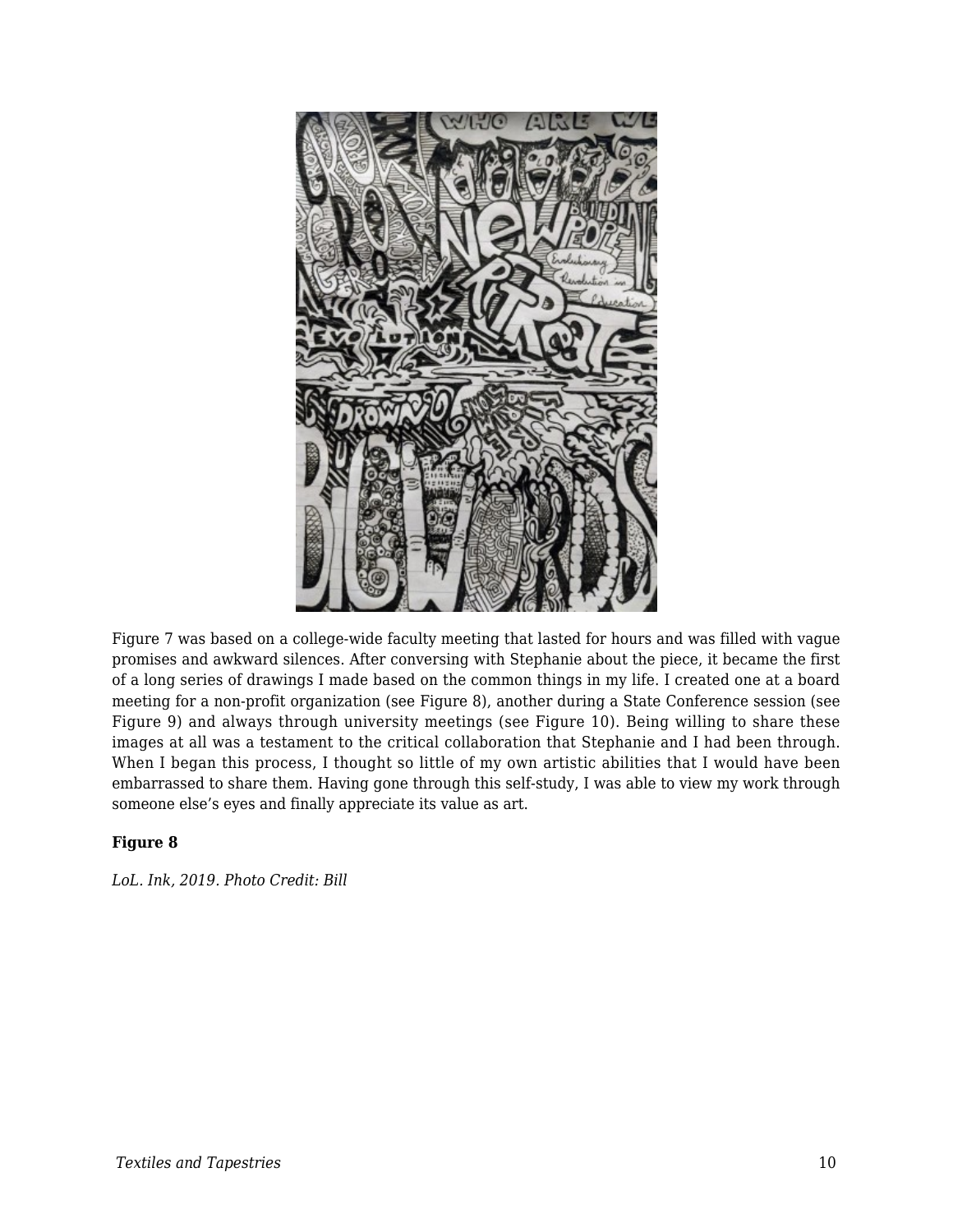

#### **Figure 9**

*Be Kind. Ink, 2019. Photo Credit: Bill.*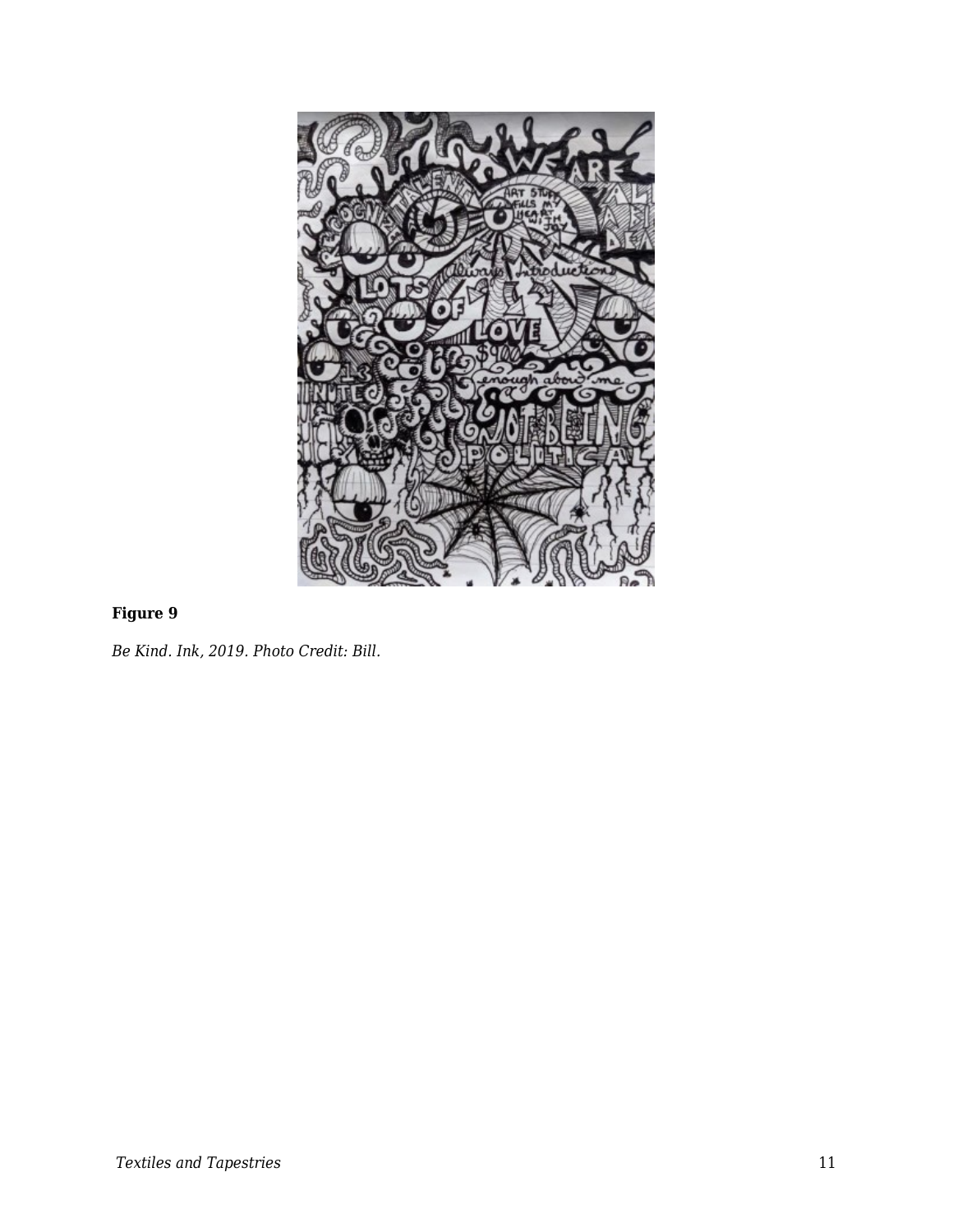

During our critical collaboration, Stephanie and I would often share our frustrations, concerns, successes, and excitement about what was going on in our various institutions. One thing we occasionally shared was how inconsequential many of the meetings we found ourselves in were. Sharing these experiences taught us both to question the agenda behind the agendas and consider the true purposes for the meetings. Looking at these pieces reminds me of all the topics that were covered during conference sessions and faculty meetings. Stephanie and I were able to relate these experiences directly to our own professional lives and the similar problems we faced as they poured down on us like sand in a sandstorm (Baer & Cavill, 2020).

#### **Figure 10**

*Little Mess. Ink, 2019. Photo Credit: Bill*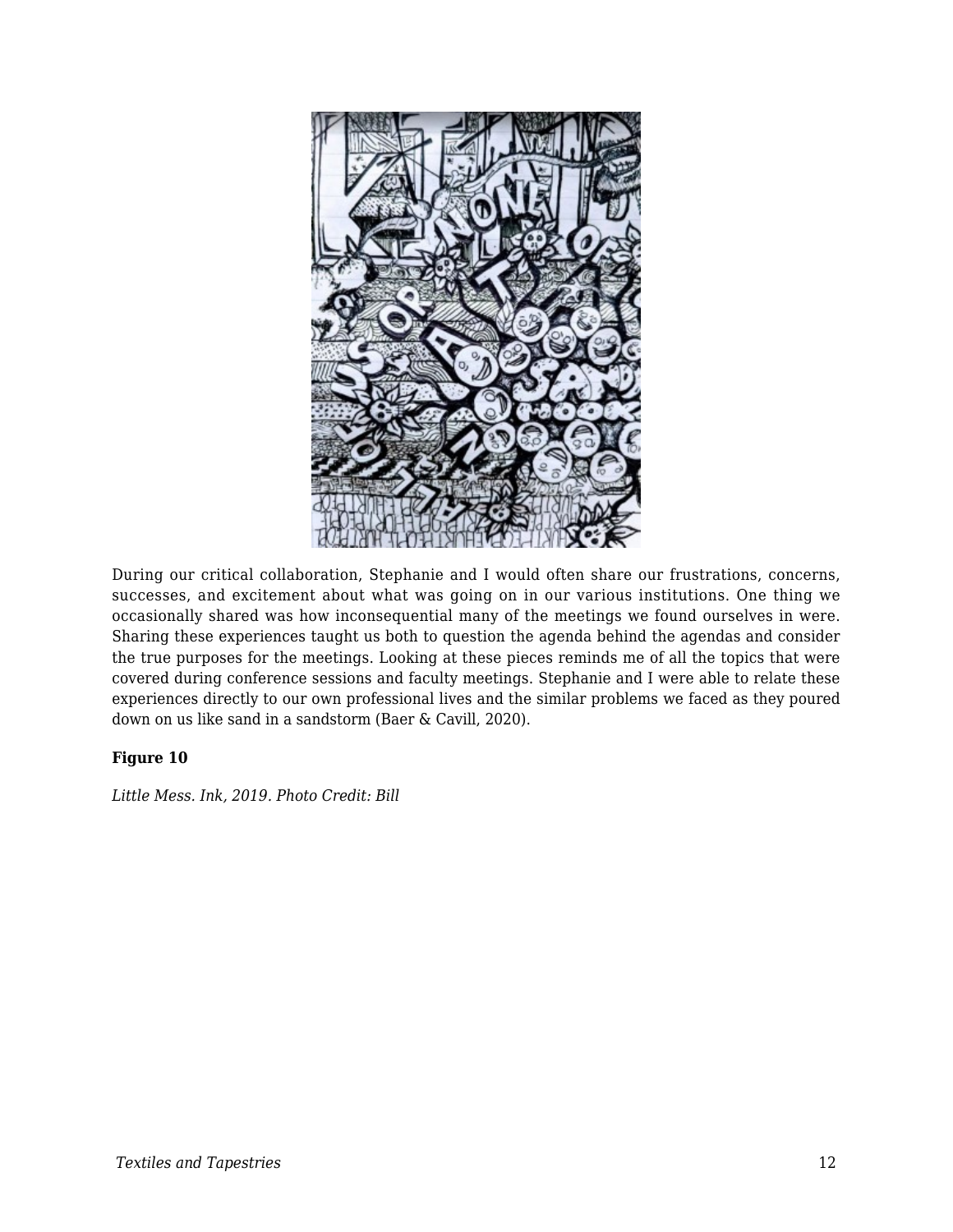

Occasionally, faculty meetings get messy. In this particular meeting (See Figure 10) several departmental facts were revealed to attendees that caused stress and frustration. Keeping this visual record helped me to collect my thoughts, keep my cool, and consider my reactions.

This related well to the conversations that Stephanie and I had regarding our own students and classrooms. This image caused us both to talk about how our own students might become overwhelmed when we surprised them with new content or requirements.

The reflective power of the images we have created, and the critically collaborative consideration we have given them, may make it necessary for us both to change how we teach future art teachers. While the details of those changes will be the content of the next step of currere, analytical, we understand now the powerful tool inherent in self-study through critical collaboration.

## **Moving Forward**

As critical collaborators, we have offered one another the space and time necessary to ask fundamental questions about ourselves. The threads of our identities have shown their true colors and become stronger because of their connections with one another. We understand critical collaboration to require vulnerability, thick skin, openness, perseverance, time, friendship and compassion, patience and flexibility, coworking, and a true interest in another's experiences and growth.

As we move forward through the analytical to the synthetical within the currere process, investigating ourselves as teacher educators and critical collaborators, we are making the assumption that good leaders know themselves well and because of that, are more reflective, empathetic, adaptive to change, and able to create productive change. We connected these ideas of knowing one's self to our ability to see others better and more readily with empathy and care. We anticipate that the results of this continuing study will provide us with a clear and authentic definition and description of critical collaborators that can be used to help ourselves and other educators develop a deeper knowledge of what it means to be a teacher, researcher, and artist.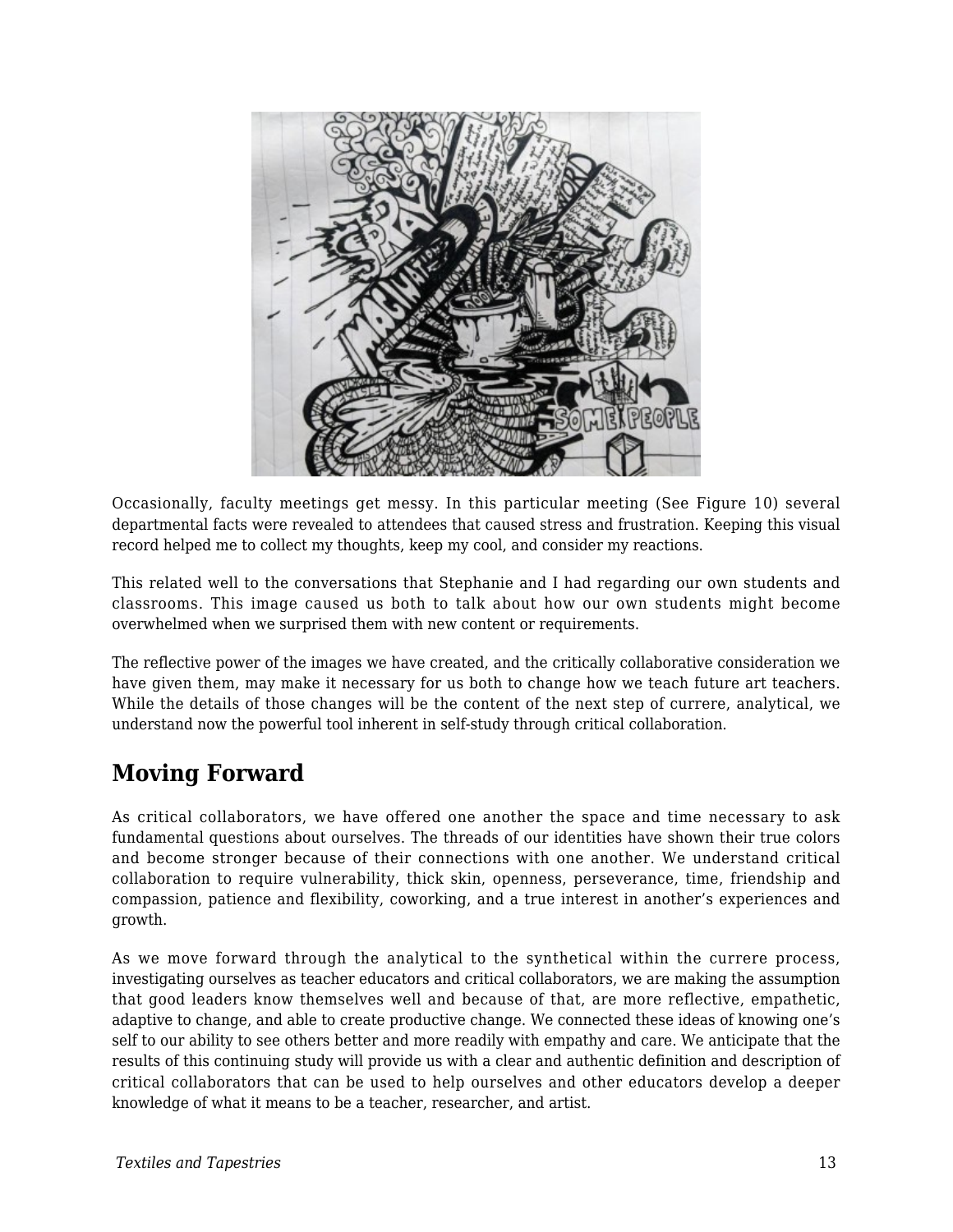### **References**

Allison, V. A. & Ramirez, L. A. (2016). Co-mentoring: The iterative process of learning about self and "becoming" leaders. *Studying Teacher Education, 12*(1), 3-19.

Baer, S. (2017). ARTed Talks: Promoting the Voices of a New Generation of Art Teachers. Art Education, 70(4), 29–32.

Baer, S., & Cavill, W. (2020). Seeing through the Sandstorm: Envisioning a future through critical friendship and alongside the present. *The Currere Exchange, 3*(2), 57–65*.*

Bullough, R. V. & Pinnegar, S. (2001). Guidelines for quality in autobiographical forms of self- study research. *Educational Researcher, 30*(3), 13–21.

Cavill, W. & Baer, S. (2019). Exploring the process of becoming art teacher educators through collaborative regression. *The Currere Exchange, 3*(1), 95–104.

Clandinin, D. J., & Connelly, F. M. (2000). *Narrative Inquiry: Experience and Story in Qualitative Research*. Jossey-Bass.

Loughran, J. J., & Allen, M. (2014). Learning to be coached: How a dean learnt with a critical friend. In D. Garbett & A. Ovens (Eds.), Changing practices for changing times: Past, present and future possibilities for self-study research (Proceedings of the Tenth International Conference on Self Study of Teacher Education Practices, pp. 139–141). University of Auckland.

Merriam, S. B. (2009). *Qualitative Research: A Guide to Design and Implementation*. Jossey Bass.

Moustakas, C. (1994). *Phenomenological Research Methods*. Sage.

Pinar, W. F. (1994). *Autobiography, politics and sexuality: Essays in curriculum theory 1972– 1992*. Peter Lang.

Pinar, W. F. (1975) *The Method of "Currere."* Annual Meeting of the American Education Research Association. Washington D.C

Ramirez, L. A., & Allison, V. A. (2018). Examining attitudes and beliefs about public education through co-autobiographical self-study. In D. Garbett & A. Ovens (Eds.). *Pushing boundaries and crossing borders: Self-study as a means for researching pedagogy*, S-STEP, ISBN: 978-0-473-44471-6, 351.

Schuck, S., & Russel, T. (2005). Self-study, critical friendship, and the complexities of teacher education. *Studying Teacher Education, 1*(2), 107–121.

Tharp, T. (2004). *The creative habit*. Simon & Schuster.

Zeichner, K. (2007). Accumulating knowledge across self-studies in teacher education. *Journal of Teacher Education, 58*(1), 36–46.